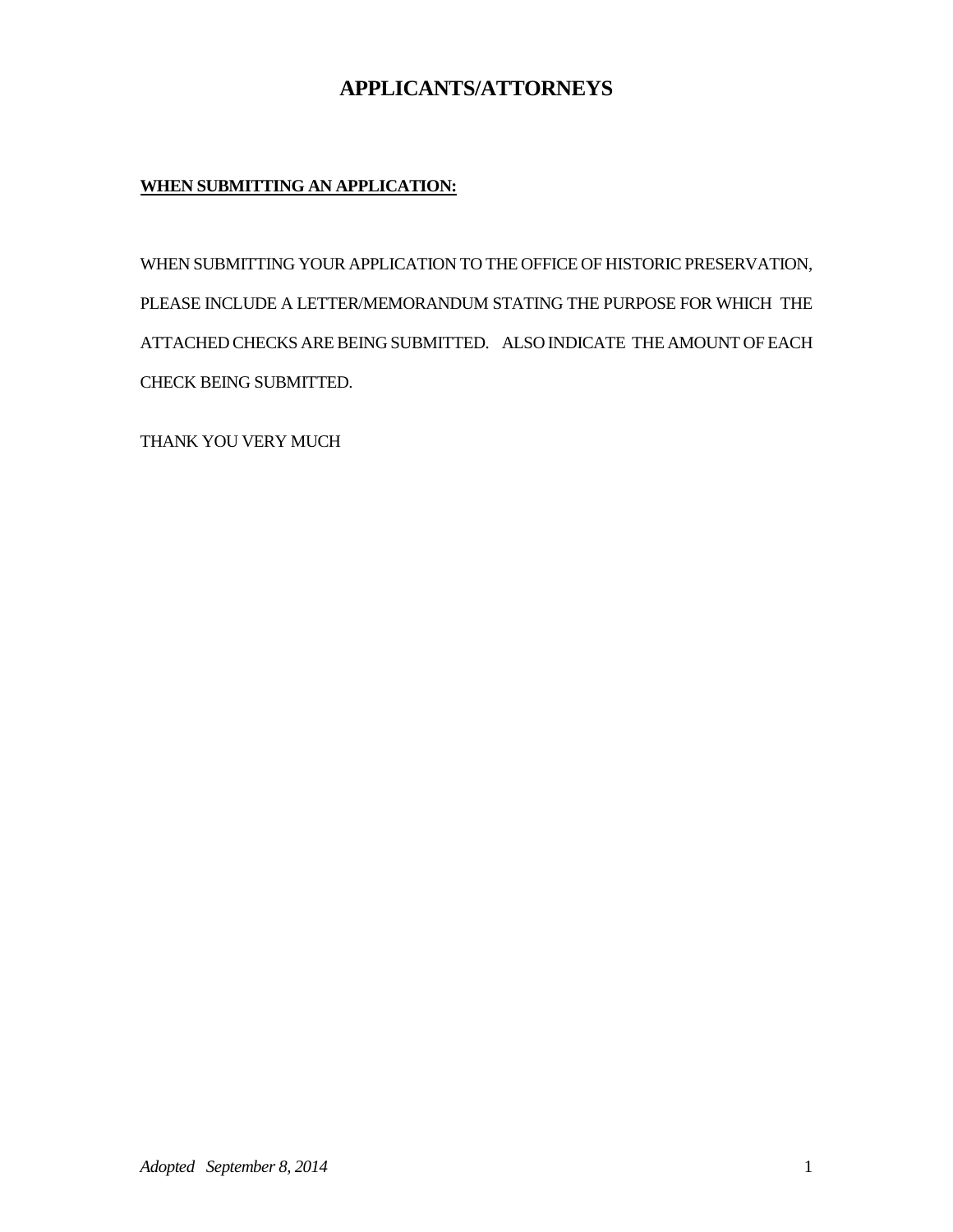## **PRINCETON New Jersey INSTRUCTIONS FOR HISTORIC PRESERVATION PLAN REVIEW**

General: The former Princeton Borough and Township have adopted ordinances concerning Historic Preservation Plan review for designated Historic Sites, Historic Zoning Districts and Historic Buffer Zoning Districts. These instructions and the accompanying application form are designed to assist applicants in the preparation, submission and procedural requirements of the ordinances. Copies of the ordinances are available at **www. princetonnj.gov.**

### FILING INFORMATION: CLASSIFICATION:

| site plan review) |  |
|-------------------|--|
|                   |  |
|                   |  |
|                   |  |
|                   |  |

*(Application is NOT deemed filed until approved by the Administrative Officer as to form and completeness)*

If the application is for classification, and the Historic Preservation Commission classifies the proposed development as a major development, the applicant shall file a new application with the Planning Board Office. An application for Site Plan Review shall be filed in accordance with the rules and procedures of the Planning Board.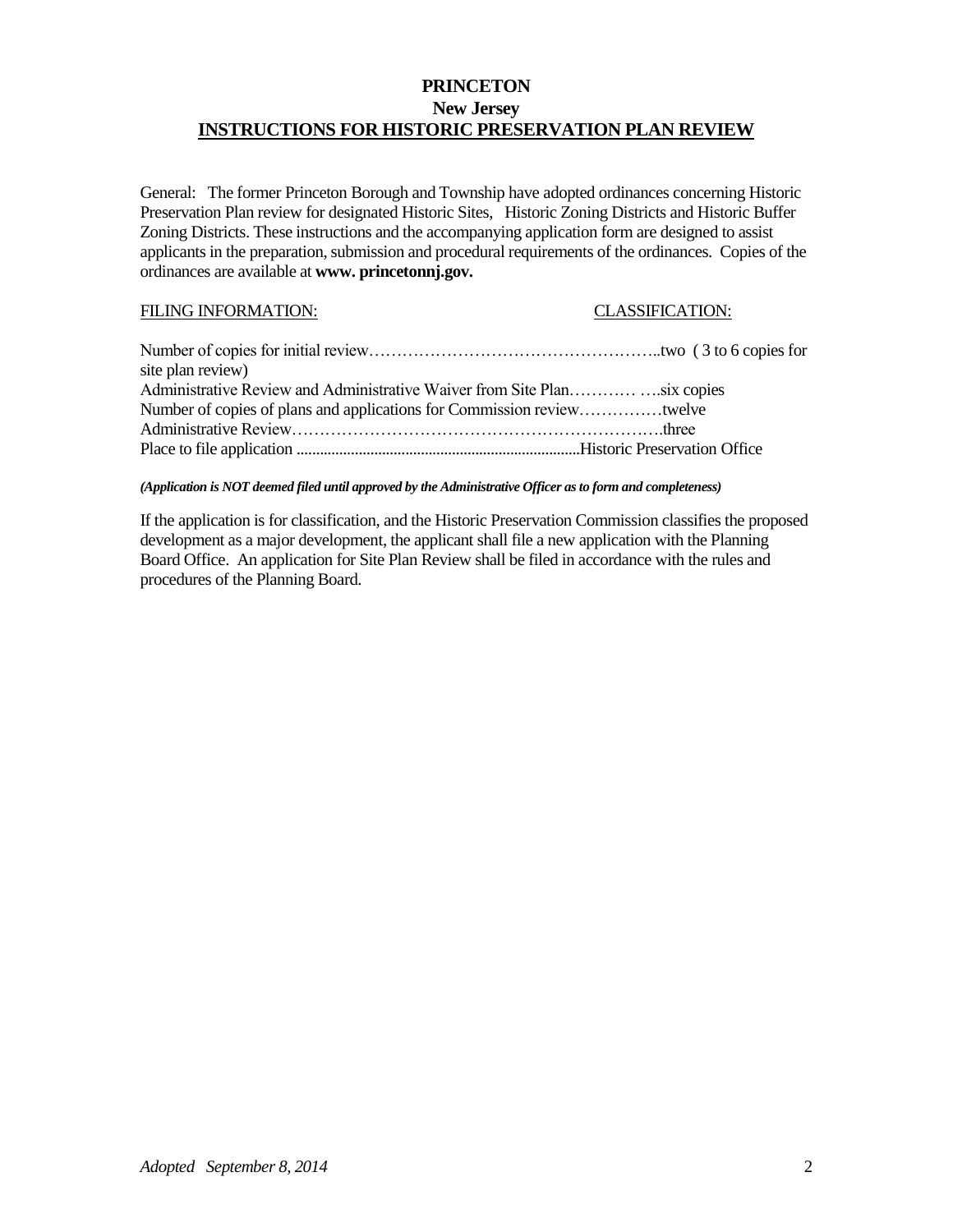**Filing Fees:** Checks should be made payable to *Princeton.*

One check for the application fee; one check for the Escrow fee, and one check for all applicable fees .

| <b>Type of Structure</b>    | <i>Preservation</i>    | <b>Escrow</b>  | <b>Other Applicable</b> |
|-----------------------------|------------------------|----------------|-------------------------|
|                             | <b>Plan</b>            |                | <b>Fees</b>             |
|                             | <b>Application Fee</b> |                |                         |
| Residential Structure       | \$75                   | No Escrow Fees | None                    |
| (no Variance)               |                        | Applicable     |                         |
| Residential Structure –     | \$75                   | All Applicable | All applicable fees     |
| variance, use,              |                        |                |                         |
| Conditional Use etc.        |                        |                |                         |
| <b>Commercial Structure</b> | \$75                   | All Applicable | All applicable fees     |
|                             |                        |                |                         |

All applicable fees must accompany the application.

## **PROCEDURES:**

Applications for preservation plan approval which is not part of an application for development (i.e., it does not require Planning Board action) shall be deemed complete or incomplete by the administrative officer or her or his designee that the preservation plan conforms to the requirements of the Historic Preservation Ordinance, as the case may be, and will not have a significant impact; the application with the concurrence by the chairman of Historic Preservation Commission may approve such application.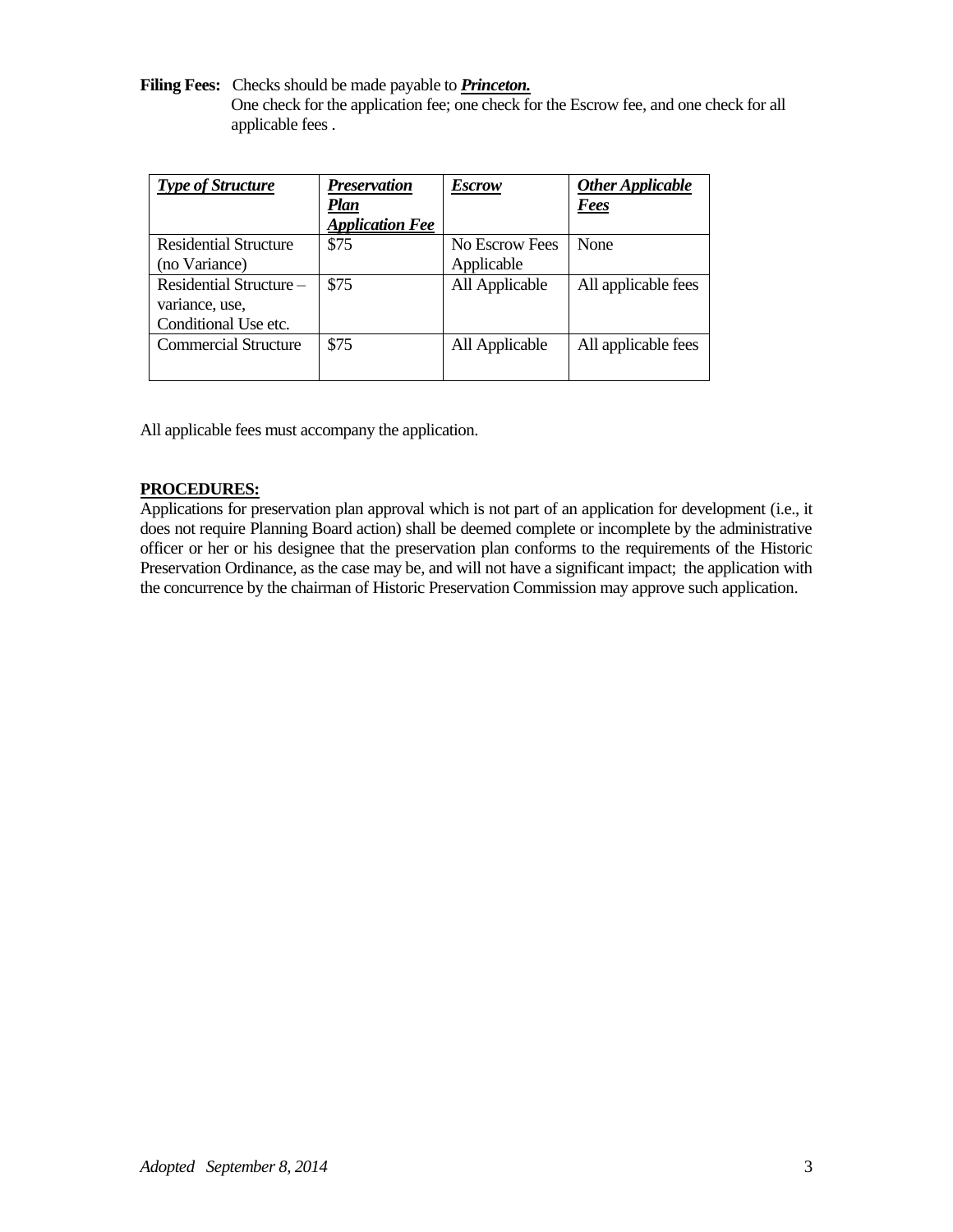# **PRINCETON New Jersey**

## **APPLICATION FOR HISTORIC PRESERVATION PLAN REVIEW**

|                                                    | $Case No.$ Filed Filed                                          | Fee:                                         |
|----------------------------------------------------|-----------------------------------------------------------------|----------------------------------------------|
|                                                    | Meeting Date                                                    | (Check payable to Princeton)                 |
|                                                    | NOTE: (This application must be typewritten or legibly printed) |                                              |
| <b>OWNER</b>                                       |                                                                 | Telephone Number                             |
| <b>LOCATION</b>                                    | Street Address                                                  |                                              |
|                                                    |                                                                 | Telephone Number                             |
| <b>REPRESENTATION</b><br>(other than<br>applicant) |                                                                 | Name of Attorney                             |
| <b>AGENT</b><br>(other than<br>applicant)          |                                                                 | Name of Agent<br>Address<br>Telephone Number |

In accordance with the Princeton Land Use Ordinance any action which:

(a) affects property located within a Historic Preservation District;

(b) would require Site Plan Approval pursuant to Section \_\_\_\_\_\_\_\_\_\_, but may be exempt from such approval in accordance with Section \_\_\_\_\_\_\_\_\_, shall not be undertaken unless in accordance with a final approved preservation plan.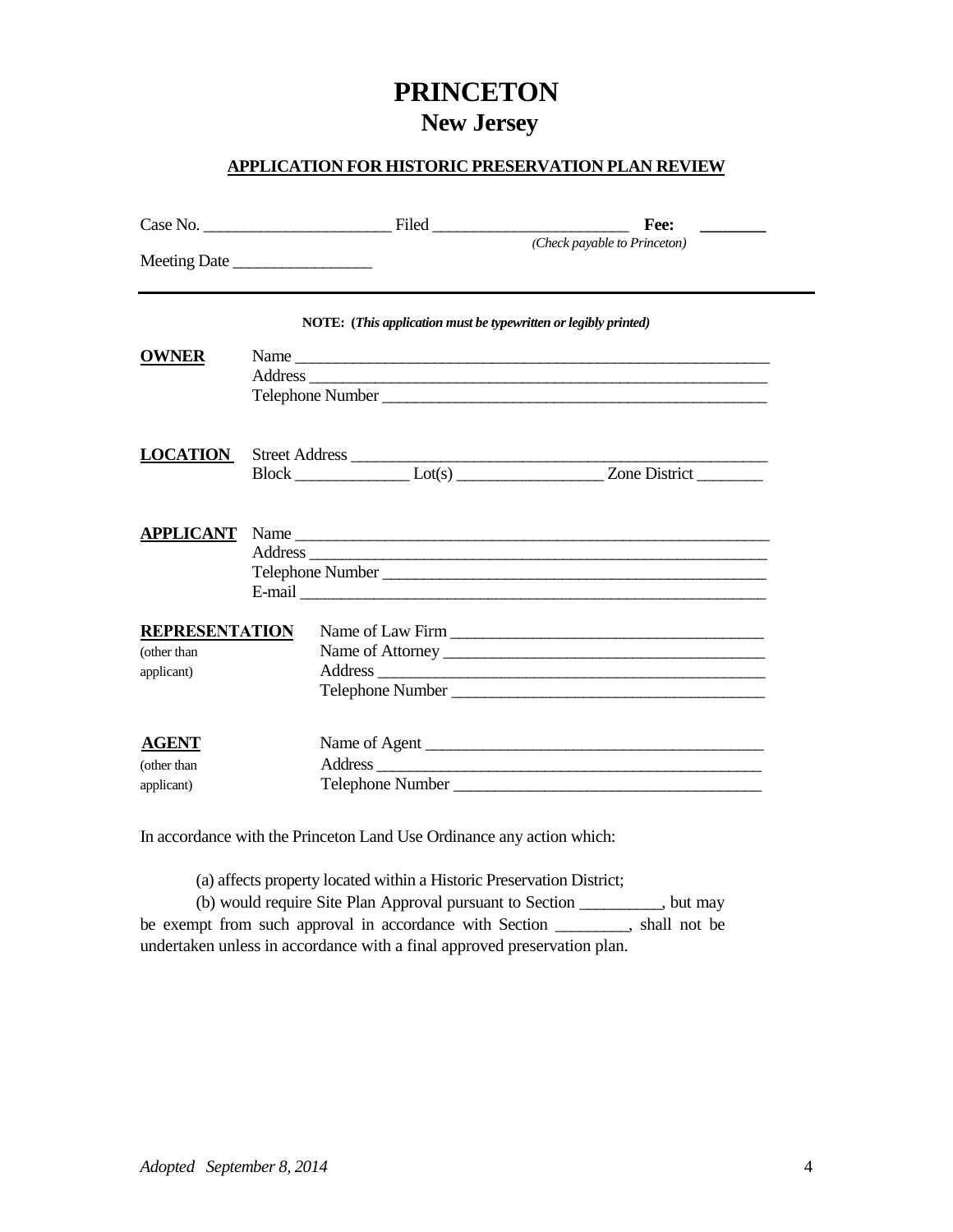1. Please check the applicable box below to indicate the type of development proposed:

- Development-Historic Preservation District
- Development-Historic Preservation Buffer District
- Classification Application for Development

## HISTORIC PRESERVATION PLAN REVIEW REQUEST FOR:

- New structure (structure-to be erected, relocated, enlarged, externally altered, or reconstructed)
- $\Box$  Structure-use to be changed
- $\Box$  Addition
- $\Box$  Alteration
- $\Box$  Land-to be cleared or altered.
- $\Box$  Roofing
- $\Box$  Fence
- $\Box$  Sign(s)
- $\Box$  Awning
- $\square$  Demolition. If checked, a separate demolition plan must be submitted and procedures for demolition under the ordinance followed
- $\Box$  Watercourse to be diverted or its channel or flood plain dredged or filled
- $\Box$  Open parking area-to be constructed, installed or enlarged.

\_\_\_\_\_\_\_\_\_\_\_\_\_\_\_\_\_\_\_\_\_\_\_\_\_\_\_\_\_\_\_\_\_\_\_\_\_\_\_\_\_\_\_\_\_\_\_\_\_\_\_\_\_\_\_\_\_\_\_\_\_\_\_\_\_\_\_\_\_\_\_\_

- $\Box$  Other (i.e., landscaping, gates, arbor, etc.)
- 2. Describe generally the nature and extent of the proposed site development covered by this application:

\_\_\_\_\_\_\_\_\_\_\_\_\_\_\_\_\_\_\_\_\_\_\_\_\_\_\_\_\_\_\_\_\_\_\_\_\_\_\_\_\_\_\_\_\_\_\_\_\_\_\_\_\_\_\_\_\_\_\_\_\_\_\_\_\_\_\_\_\_\_\_\_\_\_\_\_\_\_\_\_\_\_ \_\_\_\_\_\_\_\_\_\_\_\_\_\_\_\_\_\_\_\_\_\_\_\_\_\_\_\_\_\_\_\_\_\_\_\_\_\_\_\_\_\_\_\_\_\_\_\_\_\_\_\_\_\_\_\_\_\_\_\_\_\_\_\_\_\_\_\_\_\_\_\_\_\_\_\_\_\_\_\_\_\_ \_\_\_\_\_\_\_\_\_\_\_\_\_\_\_\_\_\_\_\_\_\_\_\_\_\_\_\_\_\_\_\_\_\_\_\_\_\_\_\_\_\_\_\_\_\_\_\_\_\_\_\_\_\_\_\_\_\_\_\_\_\_\_\_\_\_\_\_\_\_\_\_\_\_\_\_\_\_\_\_\_\_ \_\_\_\_\_\_\_\_\_\_\_\_\_\_\_\_\_\_\_\_\_\_\_\_\_\_\_\_\_\_\_\_\_\_\_\_\_\_\_\_\_\_\_\_\_\_\_\_\_\_\_\_\_\_\_\_\_\_\_\_\_\_\_\_\_\_\_\_\_\_\_\_\_\_\_\_\_\_\_\_\_\_

3. Describe the proposed site development with respect to each of the following, to the extent information is known *(If more space is needed, attach sheet*):

- a) Ecological Considerations
- b) Landscape
- c) Relation of proposed structure to environment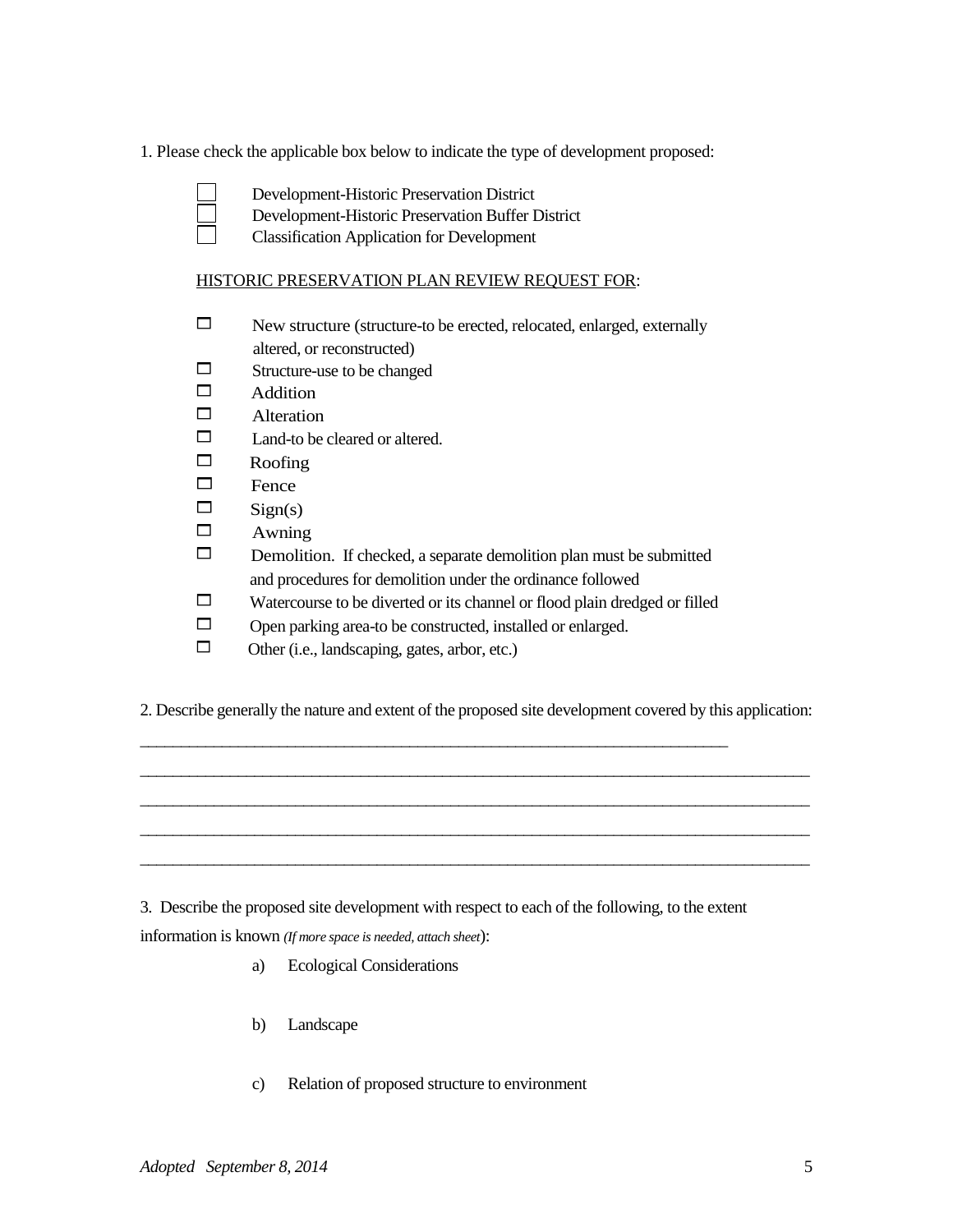- d) Scenic, historical, archaeological and landmark sites
- e) Surface Water Drainage
- f) Driveway connections to public streets
- g) Traffic Effects
- h) Pedestrian and bicycle safety
- i) On-Site Parking and Circulation
- j) Utility Services
- k) Disposal of Wastes
- l) Noise
- m) Advertising features
- n) Special Features
- o) Waterway corridors

## 4. SUPPLEMENTAL APPLICATIONS:

| Subdivision: Required                | Attached | Not Required |              |
|--------------------------------------|----------|--------------|--------------|
| <i>Site Plan Review:</i> Required    | Attached | Not Required |              |
| Mayor and Council Approval: Required |          | Attached     | Not Required |
| Zoning Board of Adjustment:          | Required | Attached     | Not Required |

5. List plans and drawings submitted herewith, and describe them by name, date and most recent revision date, if any: (**Plans must be full size plans, no reductions**.)

\_\_\_\_\_\_\_\_\_\_\_\_\_\_\_\_\_\_\_\_\_\_\_\_\_\_\_\_\_\_\_\_\_\_\_\_\_\_\_\_\_\_\_\_\_\_\_\_\_\_\_\_\_\_\_\_\_\_\_\_\_\_\_\_\_\_\_\_\_\_\_\_\_\_\_\_\_\_\_\_\_\_ \_\_\_\_\_\_\_\_\_\_\_\_\_\_\_\_\_\_\_\_\_\_\_\_\_\_\_\_\_\_\_\_\_\_\_\_\_\_\_\_\_\_\_\_\_\_\_\_\_\_\_\_\_\_\_\_\_\_\_\_\_\_\_\_\_\_\_\_\_\_\_\_\_\_\_\_\_\_\_\_\_\_ \_\_\_\_\_\_\_\_\_\_\_\_\_\_\_\_\_\_\_\_\_\_\_\_\_\_\_\_\_\_\_\_\_\_\_\_\_\_\_\_\_\_\_\_\_\_\_\_\_\_\_\_\_\_\_\_\_\_\_\_\_\_\_\_\_\_\_\_\_\_\_\_\_\_\_\_\_\_\_\_\_\_ \_\_\_\_\_\_\_\_\_\_\_\_\_\_\_\_\_\_\_\_\_\_\_\_\_\_\_\_\_\_\_\_\_\_\_\_\_\_\_\_\_\_\_\_\_\_\_\_\_\_\_\_\_\_\_\_\_\_\_\_\_\_\_\_\_\_\_\_\_\_\_\_\_\_\_\_\_\_\_\_\_\_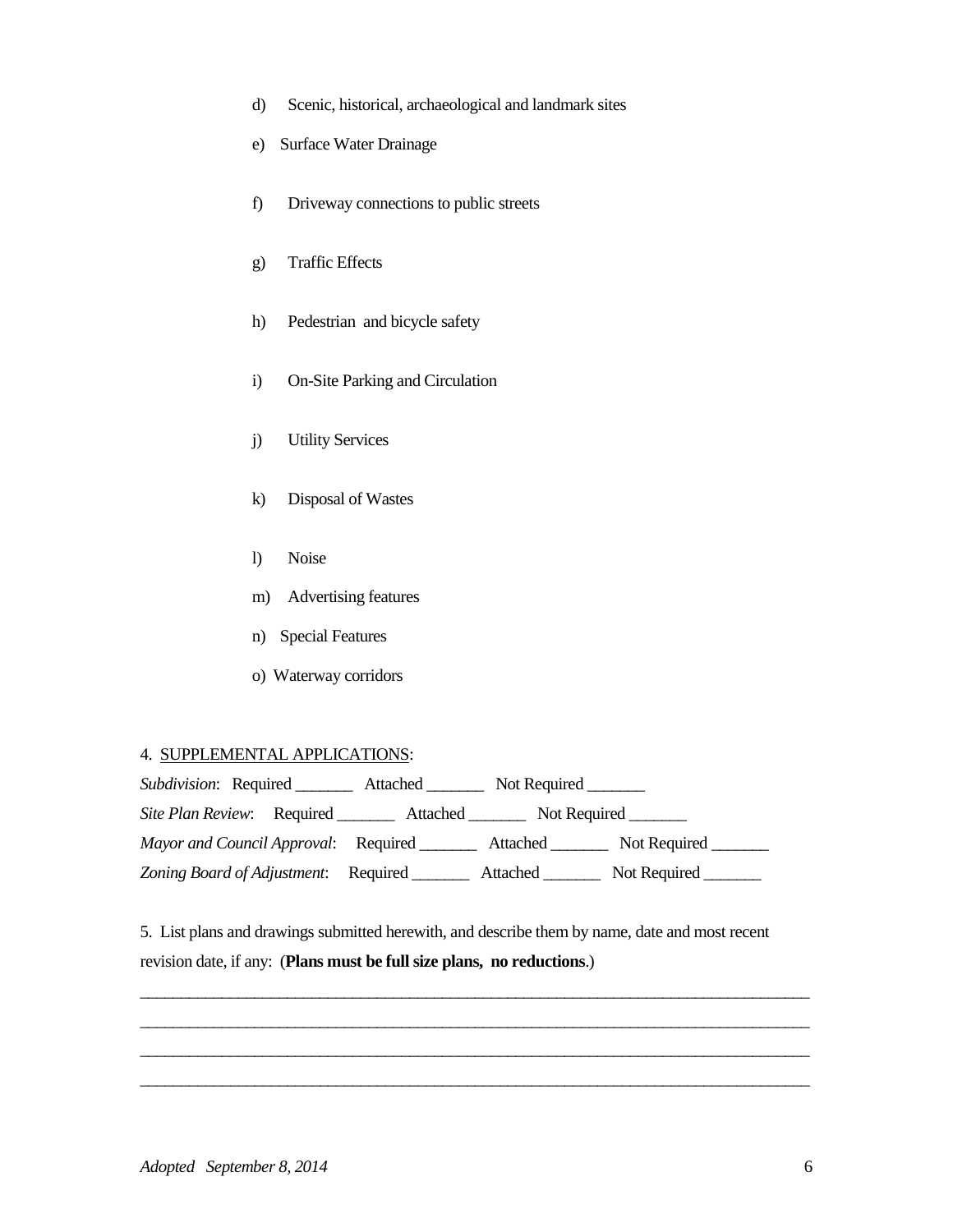- 6. Every application for Preservation Plan Approval must be accompanied by such documents determined to be minimally sufficient to permit disposition of the application by the administrative officer or the Committee including but not limited to a brief written description accompanied by photographs and the following product specifications and/or samples where applicable:
	- 1. roofing materials samples and specifications of materials
	- 2. light fixture catalogue cuts
	- 3. scaled drawings of facade improvements
	- 4. building floor plan, elevations and details of proposed structure
	- 5. plot plan of property showing location of all existing and proposed structures, with relationship to surrounding building on adjoining properties; zoning setbacks; driveway(s)' existing/proposed service utilities
	- 6. signage details, style of letters, color
	- 7. size of letters, illumination or non-illumination
	- 8. signage materials, samples
	- 8. landscape plan with planting detail(s)
	- 9. paving materials, samples
	- 10. door and window replacement details
	- 11. paint/color samples
	- 12. surrounding property
	- 13. other information which may aid the evaluation of the proposal
- 7. In addition to the above referenced submission documents, any application concerning a new structure, addition and/or façade alteration must provide a written statement in response to each of the following questions:

(a) How will the development be visually compatible with existing structures and streetscapes within the Historic Preservation District?

\_\_\_\_\_\_\_\_\_\_\_\_\_\_\_\_\_\_\_\_\_\_\_\_\_\_\_\_\_\_\_\_\_\_\_\_\_\_\_\_\_\_\_\_\_\_\_\_\_\_\_\_\_\_\_\_\_\_\_\_\_\_\_\_\_\_\_\_\_\_\_\_\_\_\_\_\_\_\_\_\_\_ \_\_\_\_\_\_\_\_\_\_\_\_\_\_\_\_\_\_\_\_\_\_\_\_\_\_\_\_\_\_\_\_\_\_\_\_\_\_\_\_\_\_\_\_\_\_\_\_\_\_\_\_\_\_\_\_\_\_\_\_\_\_\_\_\_\_\_\_\_\_\_\_\_\_\_\_\_\_\_\_\_\_ \_\_\_\_\_\_\_\_\_\_\_\_\_\_\_\_\_\_\_\_\_\_\_\_\_\_\_\_\_\_\_\_\_\_\_\_\_\_\_\_\_\_\_\_\_\_\_\_\_\_\_\_\_\_\_\_\_\_\_\_\_\_\_\_\_\_\_\_\_\_\_\_\_\_\_\_\_\_\_\_\_\_ \_\_\_\_\_\_\_\_\_\_\_\_\_\_\_\_\_\_\_\_\_\_\_\_\_\_\_\_\_\_\_\_\_\_\_\_\_\_\_\_\_\_\_\_\_\_\_\_\_\_\_\_\_\_\_\_\_\_\_\_\_\_\_\_\_\_\_\_\_\_\_\_\_\_\_\_\_\_\_\_\_\_ \_\_\_\_\_\_\_\_\_\_\_\_\_\_\_\_\_\_\_\_\_\_\_\_\_\_\_\_\_\_\_\_\_\_\_\_\_\_\_\_\_\_\_\_\_\_\_\_\_\_\_\_\_\_\_\_\_\_\_\_\_\_\_\_\_\_\_\_\_\_\_\_\_\_\_\_\_\_\_\_\_\_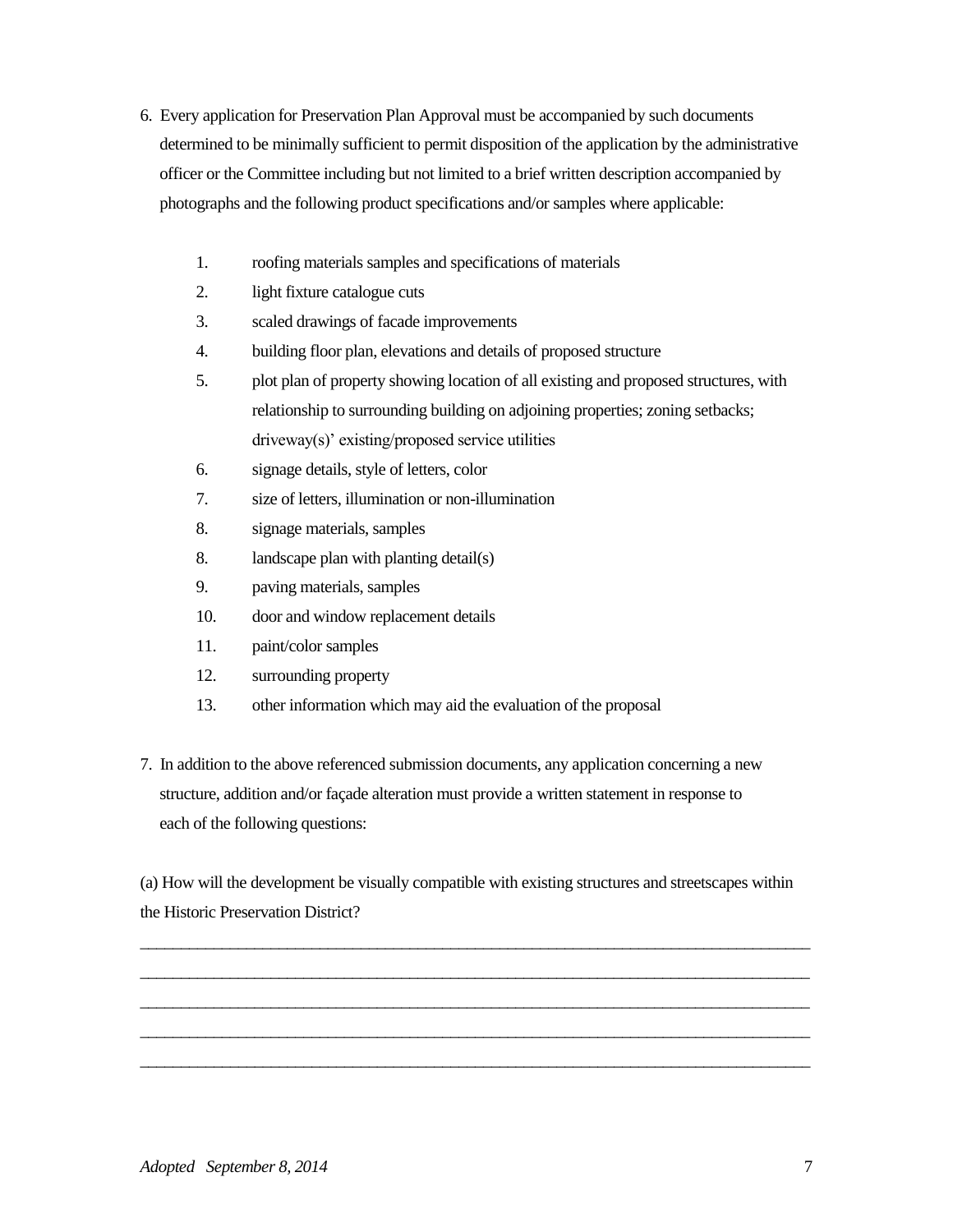(b) Judged by the following standards, how will the development be visually compatible with the structure and streetscape to which it is visually related?

(i) The height of the proposed structure shall be visually compatible with structures within the district.

> \_\_\_\_\_\_\_\_\_\_\_\_\_\_\_\_\_\_\_\_\_\_\_\_\_\_\_\_\_\_\_\_\_\_\_\_\_\_\_\_\_\_\_\_\_\_\_\_\_\_\_\_\_\_\_\_\_\_\_\_\_\_\_\_\_\_\_\_ \_\_\_\_\_\_\_\_\_\_\_\_\_\_\_\_\_\_\_\_\_\_\_\_\_\_\_\_\_\_\_\_\_\_\_\_\_\_\_\_\_\_\_\_\_\_\_\_\_\_\_\_\_\_\_\_\_\_\_\_\_\_\_\_\_\_\_\_ \_\_\_\_\_\_\_\_\_\_\_\_\_\_\_\_\_\_\_\_\_\_\_\_\_\_\_\_\_\_\_\_\_\_\_\_\_\_\_\_\_\_\_\_\_\_\_\_\_\_\_\_\_\_\_\_\_\_\_\_\_\_\_\_\_\_\_\_ \_\_\_\_\_\_\_\_\_\_\_\_\_\_\_\_\_\_\_\_\_\_\_\_\_\_\_\_\_\_\_\_\_\_\_\_\_\_\_\_\_\_\_\_\_\_\_\_\_\_\_\_\_\_\_\_\_\_\_\_\_\_\_\_\_\_\_\_

(ii) The relationship of the width of the structure to the height of the front elevation shall be visually compatible with structures within the district to which it is visually related.

\_\_\_\_\_\_\_\_\_\_\_\_\_\_\_\_\_\_\_\_\_\_\_\_\_\_\_\_\_\_\_\_\_\_\_\_\_\_\_\_\_\_\_\_\_\_\_\_\_\_\_\_\_\_\_\_\_\_\_\_\_\_\_\_\_\_\_\_ \_\_\_\_\_\_\_\_\_\_\_\_\_\_\_\_\_\_\_\_\_\_\_\_\_\_\_\_\_\_\_\_\_\_\_\_\_\_\_\_\_\_\_\_\_\_\_\_\_\_\_\_\_\_\_\_\_\_\_\_\_\_\_\_\_\_\_\_ \_\_\_\_\_\_\_\_\_\_\_\_\_\_\_\_\_\_\_\_\_\_\_\_\_\_\_\_\_\_\_\_\_\_\_\_\_\_\_\_\_\_\_\_\_\_\_\_\_\_\_\_\_\_\_\_\_\_\_\_\_\_\_\_\_\_\_\_ \_\_\_\_\_\_\_\_\_\_\_\_\_\_\_\_\_\_\_\_\_\_\_\_\_\_\_\_\_\_\_\_\_\_\_\_\_\_\_\_\_\_\_\_\_\_\_\_\_\_\_\_\_\_\_\_\_\_\_\_\_\_\_\_\_\_\_\_

(iii) The relationship of the width of windows to the height of windows in a structure shall be visually compatible with the structures within the district to which it is visually related.

\_\_\_\_\_\_\_\_\_\_\_\_\_\_\_\_\_\_\_\_\_\_\_\_\_\_\_\_\_\_\_\_\_\_\_\_\_\_\_\_\_\_\_\_\_\_\_\_\_\_\_\_\_\_\_\_\_\_\_\_\_\_\_\_\_\_\_\_ \_\_\_\_\_\_\_\_\_\_\_\_\_\_\_\_\_\_\_\_\_\_\_\_\_\_\_\_\_\_\_\_\_\_\_\_\_\_\_\_\_\_\_\_\_\_\_\_\_\_\_\_\_\_\_\_\_\_\_\_\_\_\_\_\_\_\_\_ \_\_\_\_\_\_\_\_\_\_\_\_\_\_\_\_\_\_\_\_\_\_\_\_\_\_\_\_\_\_\_\_\_\_\_\_\_\_\_\_\_\_\_\_\_\_\_\_\_\_\_\_\_\_\_\_\_\_\_\_\_\_\_\_\_\_\_\_ \_\_\_\_\_\_\_\_\_\_\_\_\_\_\_\_\_\_\_\_\_\_\_\_\_\_\_\_\_\_\_\_\_\_\_\_\_\_\_\_\_\_\_\_\_\_\_\_\_\_\_\_\_\_\_\_\_\_\_\_\_\_\_\_\_\_\_\_

(iv) The relationship of solids to voids in the front façade of a structure shall be visually compatible with the structures within the district to which it is visually related.

\_\_\_\_\_\_\_\_\_\_\_\_\_\_\_\_\_\_\_\_\_\_\_\_\_\_\_\_\_\_\_\_\_\_\_\_\_\_\_\_\_\_\_\_\_\_\_\_\_\_\_\_\_\_\_\_\_\_\_\_\_\_\_\_\_\_\_\_ \_\_\_\_\_\_\_\_\_\_\_\_\_\_\_\_\_\_\_\_\_\_\_\_\_\_\_\_\_\_\_\_\_\_\_\_\_\_\_\_\_\_\_\_\_\_\_\_\_\_\_\_\_\_\_\_\_\_\_\_\_\_\_\_\_\_\_\_ \_\_\_\_\_\_\_\_\_\_\_\_\_\_\_\_\_\_\_\_\_\_\_\_\_\_\_\_\_\_\_\_\_\_\_\_\_\_\_\_\_\_\_\_\_\_\_\_\_\_\_\_\_\_\_\_\_\_\_\_\_\_\_\_\_\_\_\_ \_\_\_\_\_\_\_\_\_\_\_\_\_\_\_\_\_\_\_\_\_\_\_\_\_\_\_\_\_\_\_\_\_\_\_\_\_\_\_\_\_\_\_\_\_\_\_\_\_\_\_\_\_\_\_\_\_\_\_\_\_\_\_\_\_\_\_\_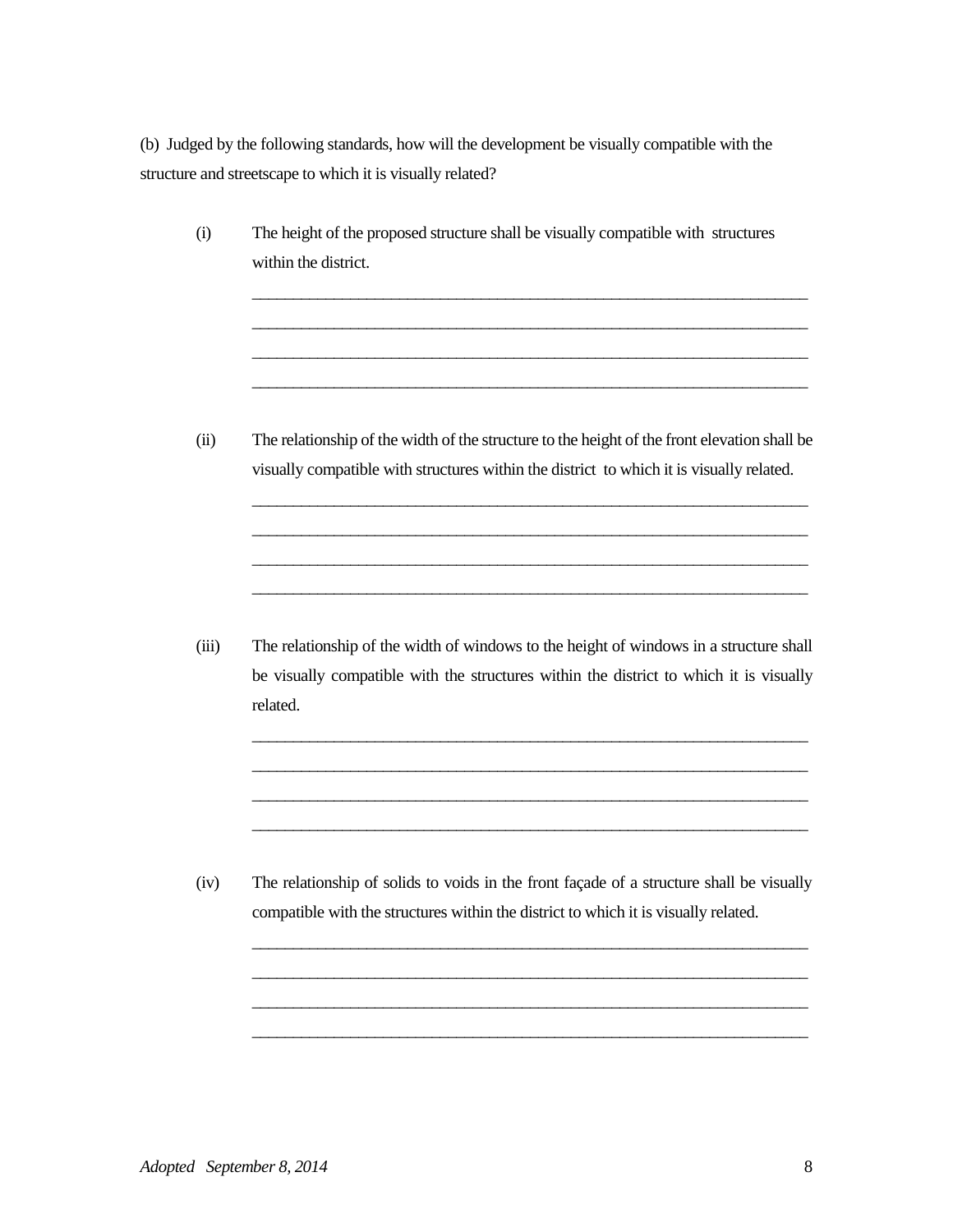(v) The relationship of the structure to the open space between it and adjoining structures shall be visually compatible with the structures and places within the district to which it is visually related.

\_\_\_\_\_\_\_\_\_\_\_\_\_\_\_\_\_\_\_\_\_\_\_\_\_\_\_\_\_\_\_\_\_\_\_\_\_\_\_\_\_\_\_\_\_\_\_\_\_\_\_\_\_\_\_\_\_\_\_\_\_\_\_\_\_\_\_\_ \_\_\_\_\_\_\_\_\_\_\_\_\_\_\_\_\_\_\_\_\_\_\_\_\_\_\_\_\_\_\_\_\_\_\_\_\_\_\_\_\_\_\_\_\_\_\_\_\_\_\_\_\_\_\_\_\_\_\_\_\_\_\_\_\_\_\_\_ \_\_\_\_\_\_\_\_\_\_\_\_\_\_\_\_\_\_\_\_\_\_\_\_\_\_\_\_\_\_\_\_\_\_\_\_\_\_\_\_\_\_\_\_\_\_\_\_\_\_\_\_\_\_\_\_\_\_\_\_\_\_\_\_\_\_\_\_ \_\_\_\_\_\_\_\_\_\_\_\_\_\_\_\_\_\_\_\_\_\_\_\_\_\_\_\_\_\_\_\_\_\_\_\_\_\_\_\_\_\_\_\_\_\_\_\_\_\_\_\_\_\_\_\_\_\_\_\_\_\_\_\_\_\_\_

\_\_\_\_\_\_\_\_\_\_\_\_\_\_\_\_\_\_\_\_\_\_\_\_\_\_\_\_\_\_\_\_\_\_\_\_\_\_\_\_\_\_\_\_\_\_\_\_\_\_\_\_\_\_\_\_\_\_\_\_\_\_\_\_\_\_\_\_

\_\_\_\_\_\_\_\_\_\_\_\_\_\_\_\_\_\_\_\_\_\_\_\_\_\_\_\_\_\_\_\_\_\_\_\_\_\_\_\_\_\_\_\_\_\_\_\_\_\_\_\_\_\_\_\_\_\_\_\_\_\_\_\_\_\_\_

\_\_\_\_\_\_\_\_\_\_\_\_\_\_\_\_\_\_\_\_\_\_\_\_\_\_\_\_\_\_\_\_\_\_\_\_\_\_\_\_\_\_\_\_\_\_\_\_\_\_\_\_\_\_\_\_\_\_\_\_\_\_\_\_\_\_\_

\_\_\_\_\_\_\_\_\_\_\_\_\_\_\_\_\_\_\_\_\_\_\_\_\_\_\_\_\_\_\_\_\_\_\_\_\_\_\_\_\_\_\_\_\_\_\_\_\_\_\_\_\_\_\_\_\_\_\_\_\_\_\_\_\_\_\_

\_\_\_\_\_\_\_\_\_\_\_\_\_\_\_\_\_\_\_\_\_\_\_\_\_\_\_\_\_\_\_\_\_\_\_\_\_\_\_\_\_\_\_\_\_\_\_\_\_\_\_\_\_\_\_\_\_\_\_\_\_\_\_\_\_\_\_\_ \_\_\_\_\_\_\_\_\_\_\_\_\_\_\_\_\_\_\_\_\_\_\_\_\_\_\_\_\_\_\_\_\_\_\_\_\_\_\_\_\_\_\_\_\_\_\_\_\_\_\_\_\_\_\_\_\_\_\_\_\_\_\_\_\_\_\_ \_\_\_\_\_\_\_\_\_\_\_\_\_\_\_\_\_\_\_\_\_\_\_\_\_\_\_\_\_\_\_\_\_\_\_\_\_\_\_\_\_\_\_\_\_\_\_\_\_\_\_\_\_\_\_\_\_\_\_\_\_\_\_\_\_\_\_ \_\_\_\_\_\_\_\_\_\_\_\_\_\_\_\_\_\_\_\_\_\_\_\_\_\_\_\_\_\_\_\_\_\_\_\_\_\_\_\_\_\_\_\_\_\_\_\_\_\_\_\_\_\_\_\_\_\_\_\_\_\_\_\_\_\_\_

(vi) The relationship of entrance and porch projections shall be visually compatible with the structures and places within the district to which it is visually related.

(vii) The relationship of materials, texture and color of the façade and roof of a structure shall be visually compatible with the predominant materials used in the structures within the district to which it is visually related, and such materials, texture, and color shall act as a backdrop to and shall not intrude visually upon the structures and places within the district to which the structure is related.

(viii) The roof shape of a structure shall be visually compatible with structures within the district to which it is visually related.

\_\_\_\_\_\_\_\_\_\_\_\_\_\_\_\_\_\_\_\_\_\_\_\_\_\_\_\_\_\_\_\_\_\_\_\_\_\_\_\_\_\_\_\_\_\_\_\_\_\_\_\_\_\_\_\_\_\_\_\_\_\_\_\_\_\_\_\_

\_\_\_\_\_\_\_\_\_\_\_\_\_\_\_\_\_\_\_\_\_\_\_\_\_\_\_\_\_\_\_\_\_\_\_\_\_\_\_\_\_\_\_\_\_\_\_\_\_\_\_\_\_\_\_\_\_\_\_\_\_\_\_\_\_\_\_

\_\_\_\_\_\_\_\_\_\_\_\_\_\_\_\_\_\_\_\_\_\_\_\_\_\_\_\_\_\_\_\_\_\_\_\_\_\_\_\_\_\_\_\_\_\_\_\_\_\_\_\_\_\_\_\_\_\_\_\_\_\_\_\_\_\_\_

\_\_\_\_\_\_\_\_\_\_\_\_\_\_\_\_\_\_\_\_\_\_\_\_\_\_\_\_\_\_\_\_\_\_\_\_\_\_\_\_\_\_\_\_\_\_\_\_\_\_\_\_\_\_\_\_\_\_\_\_\_\_\_\_\_\_\_

\_\_\_\_\_\_\_\_\_\_\_\_\_\_\_\_\_\_\_\_\_\_\_\_\_\_\_\_\_\_\_\_\_\_\_\_\_\_\_\_\_\_\_\_\_\_\_\_\_\_\_\_\_\_\_\_\_\_\_\_\_\_\_\_\_\_\_\_

\_\_\_\_\_\_\_\_\_\_\_\_\_\_\_\_\_\_\_\_\_\_\_\_\_\_\_\_\_\_\_\_\_\_\_\_\_\_\_\_\_\_\_\_\_\_\_\_\_\_\_\_\_\_\_\_\_\_\_\_\_\_\_\_\_\_\_

\_\_\_\_\_\_\_\_\_\_\_\_\_\_\_\_\_\_\_\_\_\_\_\_\_\_\_\_\_\_\_\_\_\_\_\_\_\_\_\_\_\_\_\_\_\_\_\_\_\_\_\_\_\_\_\_\_\_\_\_\_\_\_\_\_\_\_

(ix) Appurtenances such as walls and open-type fencing shall be visually compatible with the structures and/or historic walls and fencing within the district to which they are visually related.

.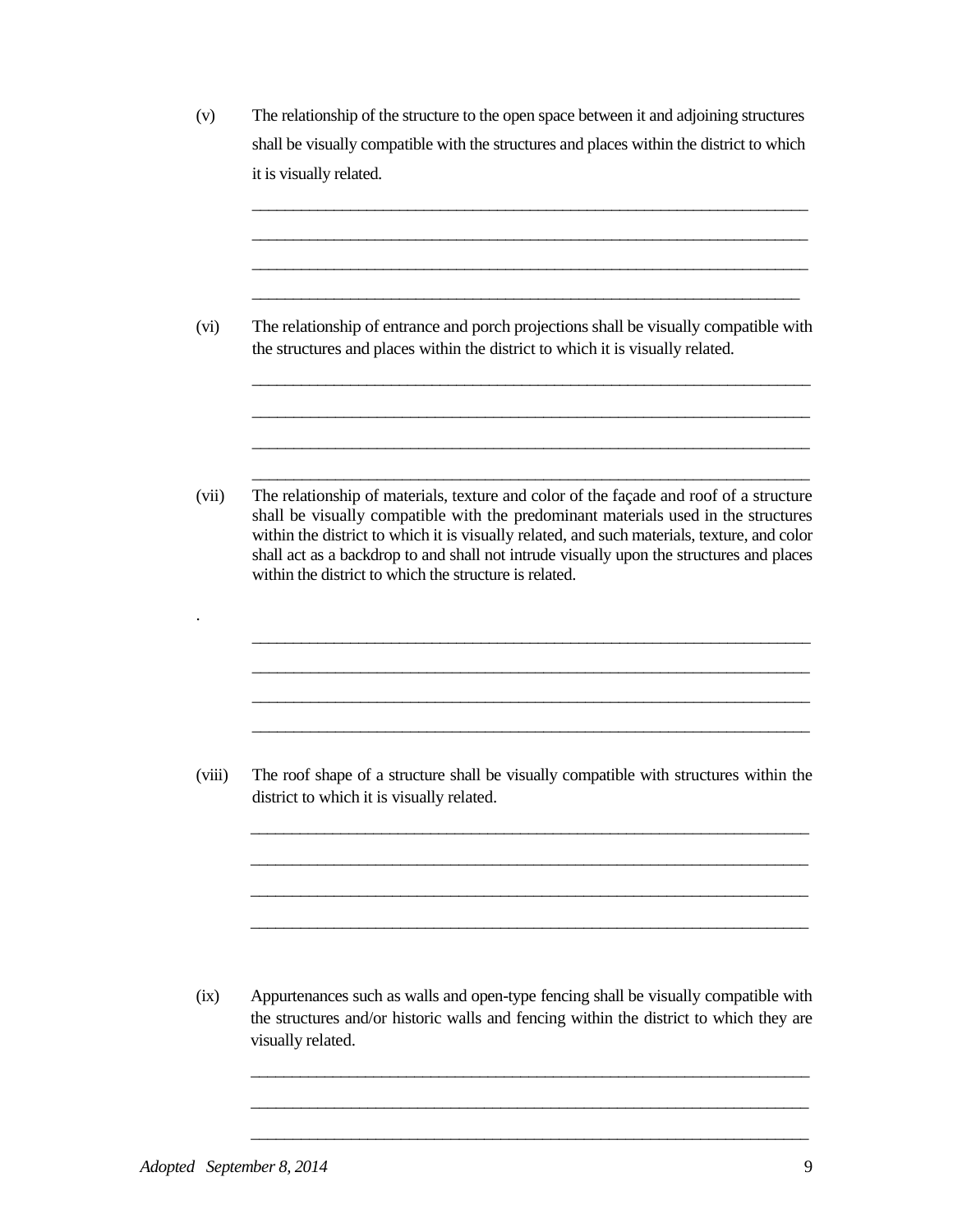(x) The size of the structure, the mass of a structure in relation to open spaces, and the windows, door openings, porches and balconies shall be visually compatible with the structures and places to which they are visually related.  $\_$  , and the set of the set of the set of the set of the set of the set of the set of the set of the set of the set of the set of the set of the set of the set of the set of the set of the set of the set of the set of th \_\_\_\_\_\_\_\_\_\_\_\_\_\_\_\_\_\_\_\_\_\_\_\_\_\_\_\_\_\_\_\_\_\_\_\_\_\_\_\_\_\_\_\_\_\_\_\_\_\_\_\_\_\_\_\_\_\_\_\_\_\_\_\_\_\_\_ \_\_\_\_\_\_\_\_\_\_\_\_\_\_\_\_\_\_\_\_\_\_\_\_\_\_\_\_\_\_\_\_\_\_\_\_\_\_\_\_\_\_\_\_\_\_\_\_\_\_\_\_\_\_\_\_\_\_\_\_\_\_\_\_\_\_\_ \_\_\_\_\_\_\_\_\_\_\_\_\_\_\_\_\_\_\_\_\_\_\_\_\_\_\_\_\_\_\_\_\_\_\_\_\_\_\_\_\_\_\_\_\_\_\_\_\_\_\_\_\_\_\_\_\_\_\_\_\_\_\_\_\_\_ (xi) A structure shall be visually compatible with structures and places within the district to which it is visually related in its directional character, whether this be vertical character, horizontal character or non- directional character. \_\_\_\_\_\_\_\_\_\_\_\_\_\_\_\_\_\_\_\_\_\_\_\_\_\_\_\_\_\_\_\_\_\_\_\_\_\_\_\_\_\_\_\_\_\_\_\_\_\_\_\_\_\_\_\_\_\_\_\_\_\_\_\_\_\_\_\_ \_\_\_\_\_\_\_\_\_\_\_\_\_\_\_\_\_\_\_\_\_\_\_\_\_\_\_\_\_\_\_\_\_\_\_\_\_\_\_\_\_\_\_\_\_\_\_\_\_\_\_\_\_\_\_\_\_\_\_\_\_\_\_\_\_\_\_\_ \_\_\_\_\_\_\_\_\_\_\_\_\_\_\_\_\_\_\_\_\_\_\_\_\_\_\_\_\_\_\_\_\_\_\_\_\_\_\_\_\_\_\_\_\_\_\_\_\_\_\_\_\_\_\_\_\_\_\_\_\_\_\_\_\_\_\_\_ \_\_\_\_\_\_\_\_\_\_\_\_\_\_\_\_\_\_\_\_\_\_\_\_\_\_\_\_\_\_\_\_\_\_\_\_\_\_\_\_\_\_\_\_\_\_\_\_\_\_\_\_\_\_\_\_\_\_\_\_\_\_\_\_\_\_\_\_ (xii) The pattern and variety of plantings shall be visually compatible with the historic landscape and streetscape within the district to which they are visually related. \_\_\_\_\_\_\_\_\_\_\_\_\_\_\_\_\_\_\_\_\_\_\_\_\_\_\_\_\_\_\_\_\_\_\_\_\_\_\_\_\_\_\_\_\_\_\_\_\_\_\_\_\_\_\_\_\_\_\_\_\_\_\_\_\_\_\_\_\_\_\_\_\_\_\_  $\ldots$  . The contribution of the contribution of the contribution of the contribution of the contribution of the contribution of the contribution of the contribution of the contribution of the contribution of the contribut (xiii) Parking areas shall be screened from the view from the public right-of-way and from the structures within the district. \_\_\_\_\_\_\_\_\_\_\_\_\_\_\_\_\_\_\_\_\_\_\_\_\_\_\_\_\_\_\_\_\_\_\_\_\_\_\_\_\_\_\_\_\_\_\_\_\_\_\_\_\_\_\_\_\_\_\_\_\_\_\_\_\_\_\_\_\_\_\_\_\_\_  $\ldots$  . The contribution of the contribution of the contribution of the contribution of the contribution of the contribution of the contribution of the contribution of the contribution of the contribution of the contribut \_\_\_\_\_\_\_\_\_\_\_\_\_\_\_\_\_\_\_\_\_\_\_\_\_\_\_\_\_\_\_\_\_\_\_\_\_\_\_\_\_\_\_\_\_\_\_\_\_\_\_\_\_\_\_\_\_\_\_\_\_\_\_\_\_\_\_\_\_\_\_\_\_\_ (xiv) To the extent possible, views from structures or places within the district shall not be blocked or impeded. \_\_\_\_\_\_\_\_\_\_\_\_\_\_\_\_\_\_\_\_\_\_\_\_\_\_\_\_\_\_\_\_\_\_\_\_\_\_\_\_\_\_\_\_\_\_\_\_\_\_\_\_\_\_\_\_\_\_\_\_\_\_\_\_\_\_\_\_\_\_\_\_\_\_\_ \_\_\_\_\_\_\_\_\_\_\_\_\_\_\_\_\_\_\_\_\_\_\_\_\_\_\_\_\_\_\_\_\_\_\_\_\_\_\_\_\_\_\_\_\_\_\_\_\_\_\_\_\_\_\_\_\_\_\_\_\_\_\_\_\_\_\_\_\_\_\_\_\_\_\_ \_\_\_\_\_\_\_\_\_\_\_\_\_\_\_\_\_\_\_\_\_\_\_\_\_\_\_\_\_\_\_\_\_\_\_\_\_\_\_\_\_\_\_\_\_\_\_\_\_\_\_\_\_\_\_\_\_\_\_\_\_\_\_\_\_\_\_\_\_\_\_\_\_\_\_

\_\_\_\_\_\_\_\_\_\_\_\_\_\_\_\_\_\_\_\_\_\_\_\_\_\_\_\_\_\_\_\_\_\_\_\_\_\_\_\_\_\_\_\_\_\_\_\_\_\_\_\_\_\_\_\_\_\_\_\_\_\_\_\_\_\_

8. Signs

(i) Signs shall conform to the Princeton Land Use Ordinance

9. Final Historic Preservation approval is conditional upon receipt of a photograph(s) of the completed development/improvement.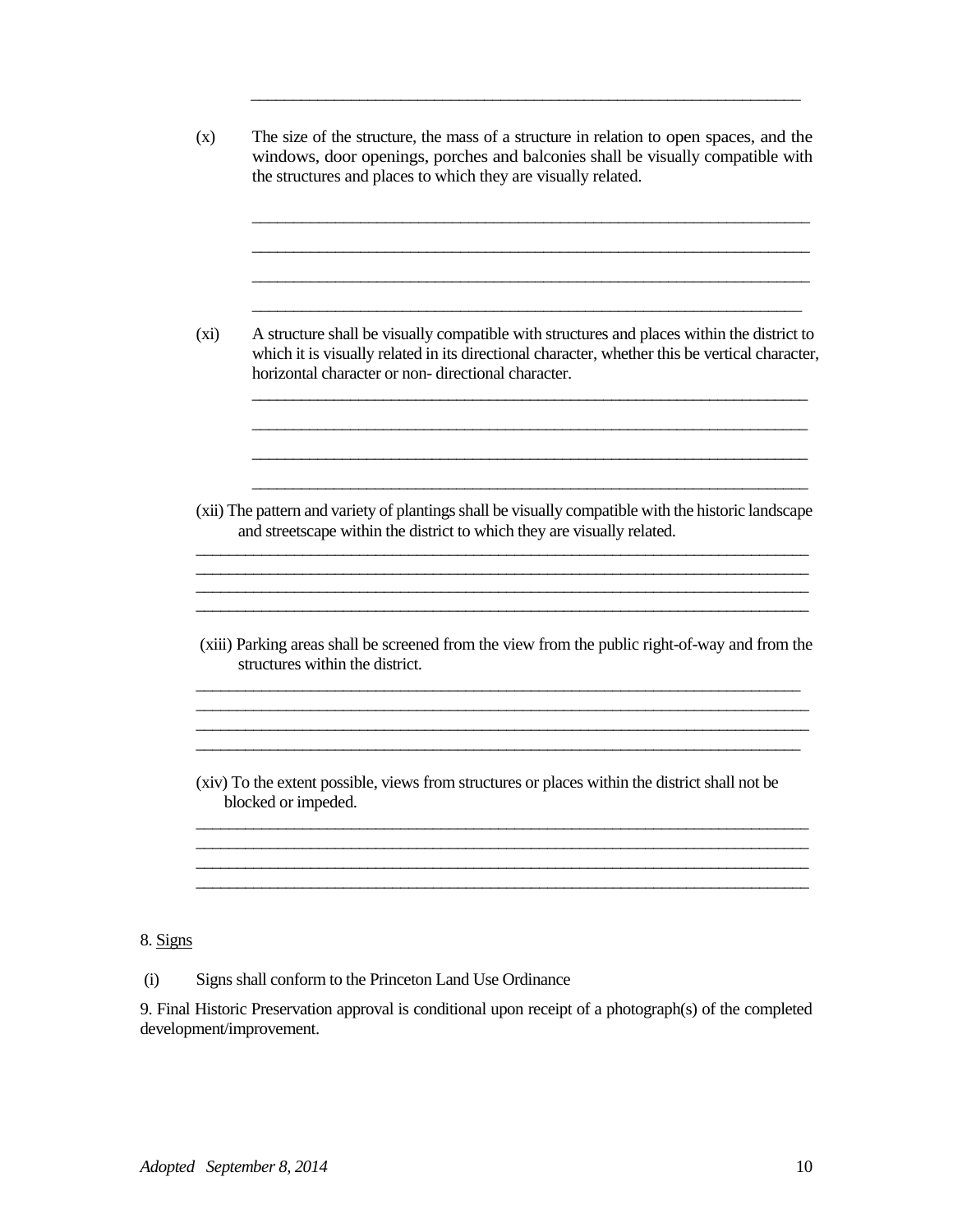## **AFFIDAVIT OF OWNERSHIP/POWER OF ATTORNEY FILE NO.\_\_\_\_\_\_\_\_\_\_\_\_**

### **AFFIDAVIT OF OWNERSHIP**

| <b>STATE OF NEW JERSEY</b> ) |                                                                                 |                                                                                                                                                                                                            |  |
|------------------------------|---------------------------------------------------------------------------------|------------------------------------------------------------------------------------------------------------------------------------------------------------------------------------------------------------|--|
| <b>COUNTY OF MERCER</b>      | ) SS.                                                                           |                                                                                                                                                                                                            |  |
|                              |                                                                                 |                                                                                                                                                                                                            |  |
|                              |                                                                                 |                                                                                                                                                                                                            |  |
|                              |                                                                                 |                                                                                                                                                                                                            |  |
|                              |                                                                                 |                                                                                                                                                                                                            |  |
|                              |                                                                                 | certain lot, piece or parcel of land situated, lying, and being in Princeton, New Jersey, and known and                                                                                                    |  |
|                              |                                                                                 |                                                                                                                                                                                                            |  |
|                              |                                                                                 | Owner also assures Zoning Officers, other pertinent Princeton officers, and members of the Historic<br>Preservation Commission the right to inspect the property under consideration, at reasonable times. |  |
| <b>SWORN AND SCRIBED</b>     |                                                                                 |                                                                                                                                                                                                            |  |
|                              |                                                                                 |                                                                                                                                                                                                            |  |
|                              |                                                                                 |                                                                                                                                                                                                            |  |
| (Owner's Signature)          | the contract of the contract of the contract of the contract of the contract of | (Co-owner's Signature)                                                                                                                                                                                     |  |
|                              |                                                                                 |                                                                                                                                                                                                            |  |

**Notary Public, State of New Jersey**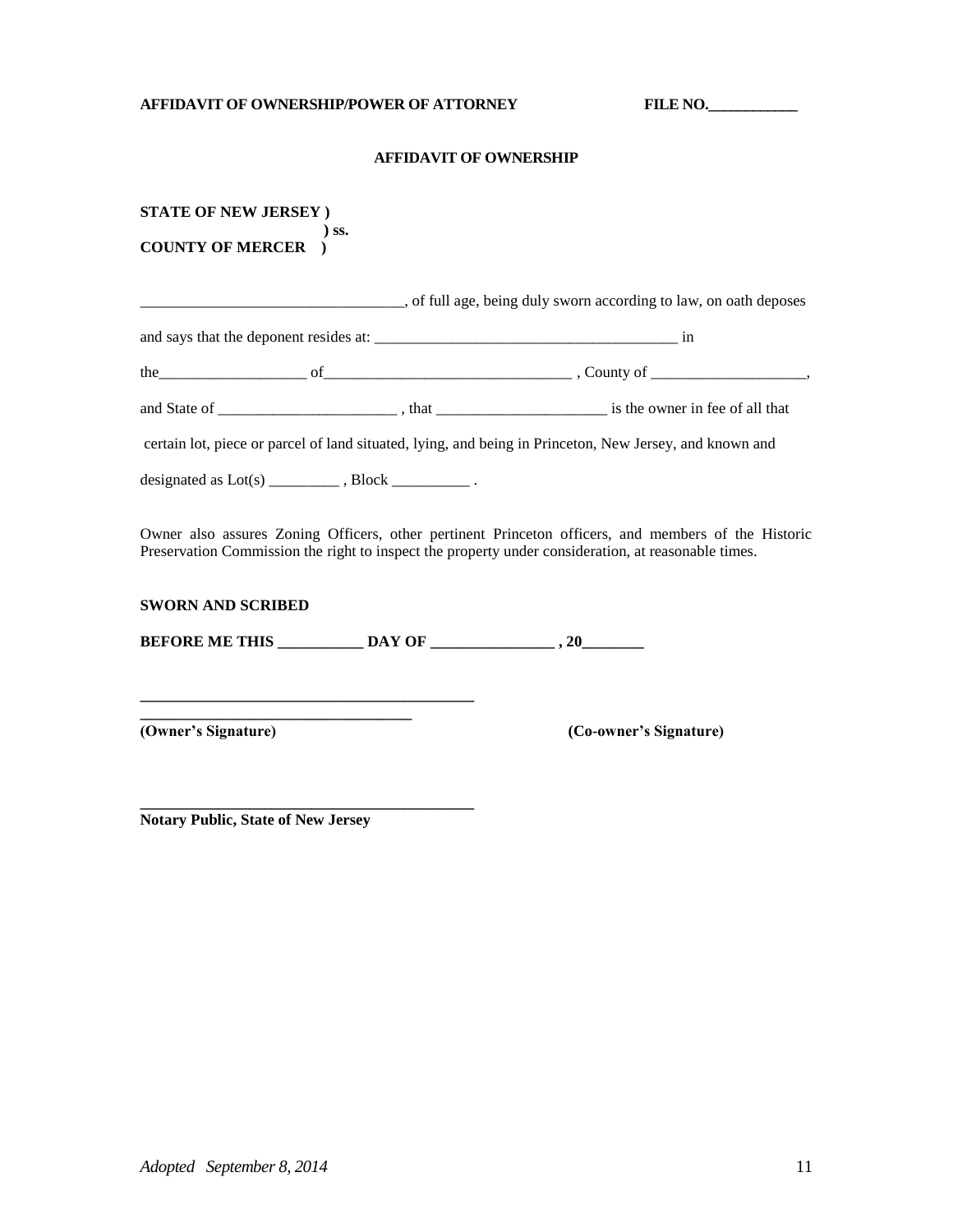## **POWER OF ATTORNEY**

(If anyone other than above owner is making this application, the following power of attorney must be executed)

## **TO THE HISTORIC PRESERVATION COMMISSION**

\_\_\_\_\_\_\_\_\_\_\_\_\_\_\_\_\_\_\_\_\_\_\_\_\_\_\_\_\_\_\_\_\_\_\_\_\_\_\_\_\_ is hereby authorized to make the within application.

 **\_\_\_\_\_\_\_\_\_\_\_\_\_\_\_\_\_\_\_\_\_\_\_\_\_\_\_\_\_\_\_\_\_\_\_\_\_\_\_\_\_\_**

**DATED:\_\_\_\_\_\_\_\_\_\_\_\_\_\_\_\_\_\_\_\_\_\_\_\_\_\_\_\_\_\_\_, 20\_\_\_\_.** 

(*Owner to sign here*)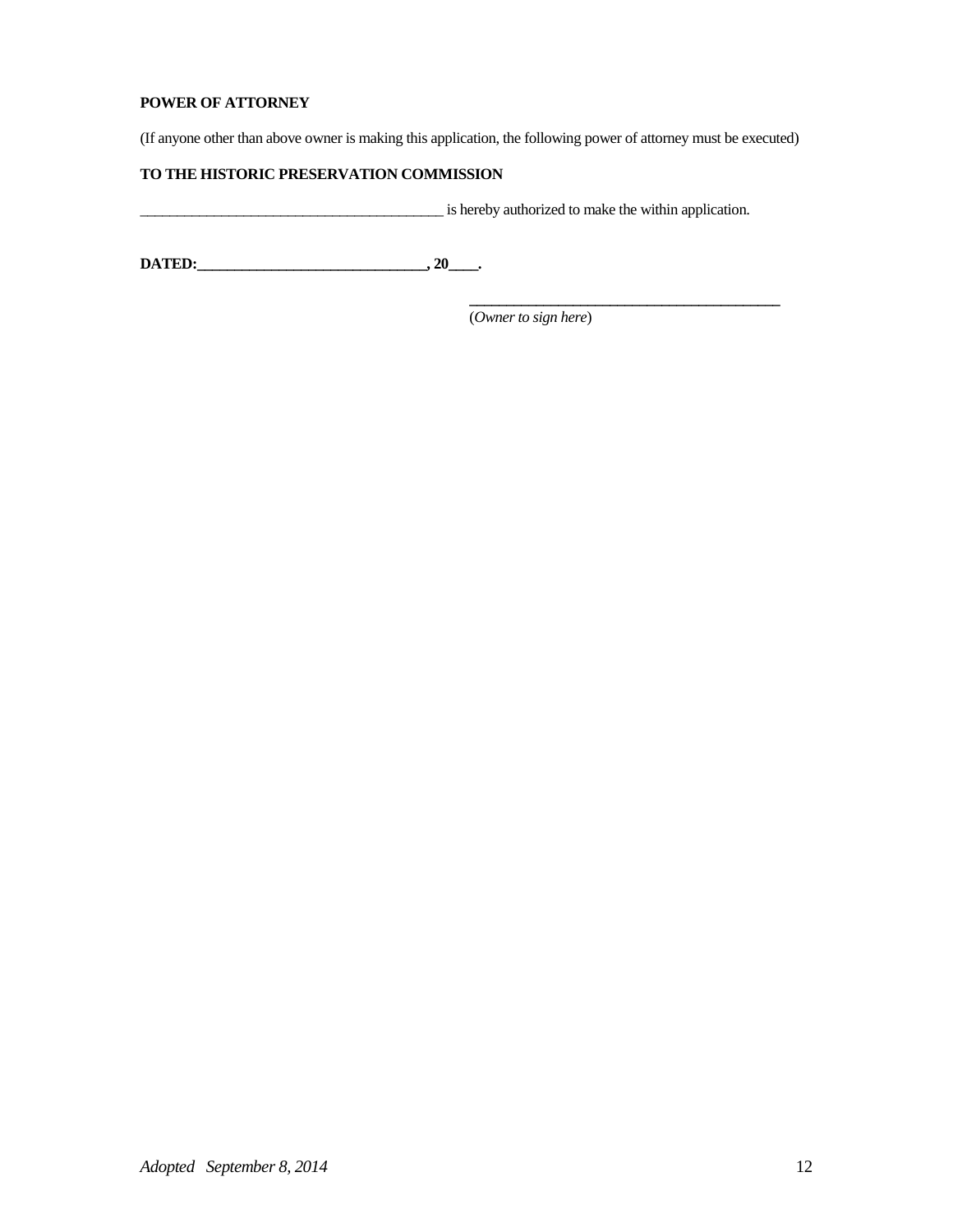## **PRINCETON, NEW JERSEY DEPARTMENT OF COMMUNITY DEVELOPMENT OFFICE OF HISTORIC PRESERVATION**

## **INFORMATION ON FILING A HISTORIC PRESERVATION PLAN APPLICATION**

The application must be accompanied by the required fees.

Please submit SEPARATE checks for fees and escrow, made payable to PRINCETON.

In order to ensure expeditious processing of an application, the applicant should be careful to comply fully and promptly with all requirements. The application shall not be deemed complete until the filing or COMPLETE notice together with requisite fees.

If the application is the subject of a preservation plan only, the Historic Preservation Officer has 15 calendar days to review the application for completeness. If the application is part of a development application, the administrative officer has a 45 calendar-day review period.

Applications shall be assigned for hearing in the order in which they appear on the calendar (Agenda), except that any application may be advanced for hearing by order of the Commission for appropriate reasons.

Applications must be on file and available for public inspection at least ten (10) days before the date of the hearing.

Submission of a complete and timely application DOES NOT GUARANTEE being placed on the agenda for the next meeting.

The applicant must file a zoning permit application with the preservation plan application. This is to insure that there are no variances in the proposed plan, and that the appropriate application is submitted.

If the submitted survey plan is prepared by other than a licensed surveyor, the applicant must furnish the Commission with an affidavit stating that all the information shown thereon is correct. IT IS THE APPLICANT'S RESPONSIBILITY TO PRE-PACKAGE THE APPLICATION FOR SUBMISSION.

All preservation plans must be submitted with the minimum scale of one inch equals fifty feet and while application forms may be bound, all plans must not be. Architectural plans must be at the minimum a scale of 1/8".